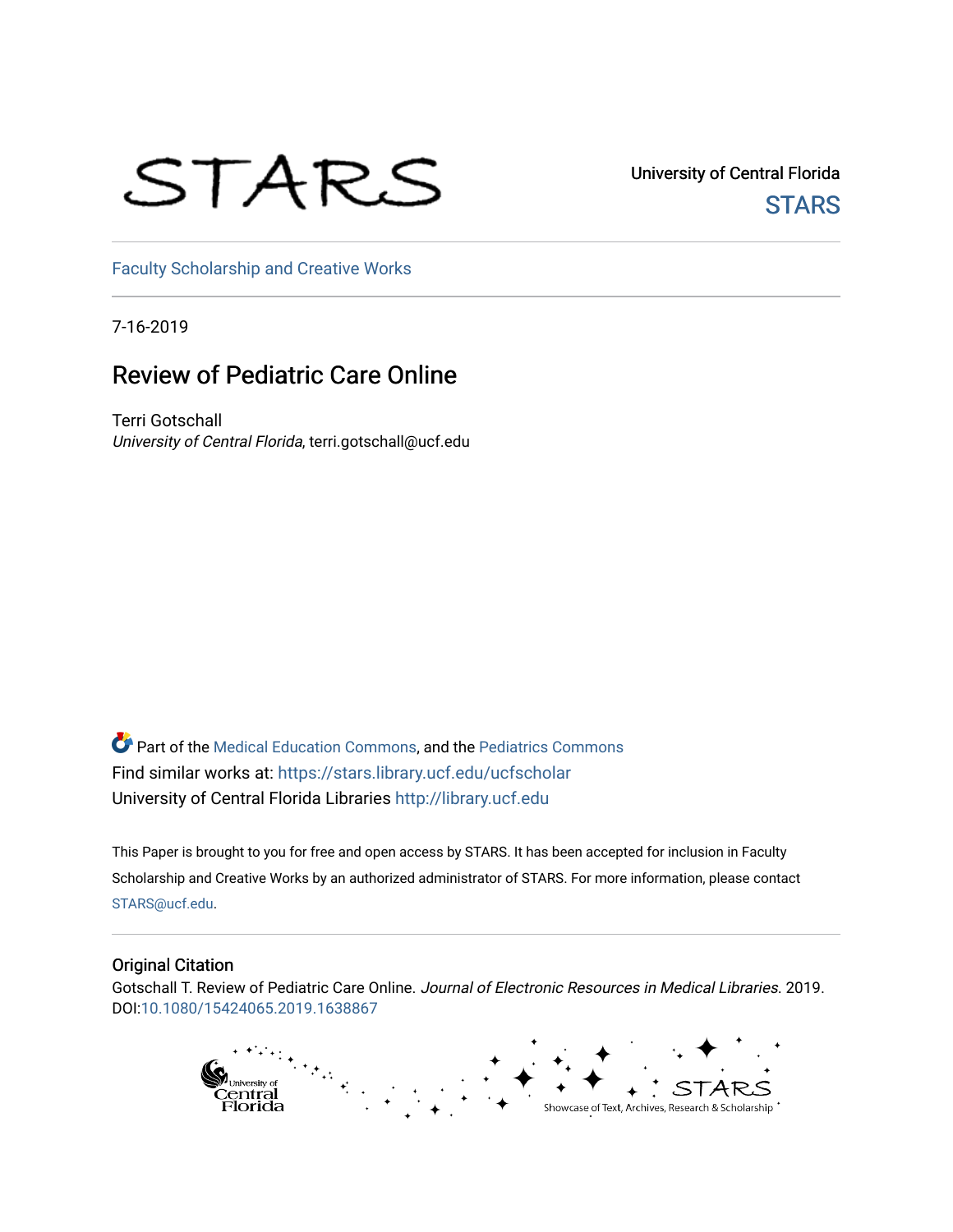### *eBookshelf*

## **Review of Pediatric Care Online**

#### **Terri Gotschall**

**ABSTRACT.** Pediatric Care Online provided by the American Academy of Pediatrics is a pointof-care resource aimed at practicing pediatricians and nurses, as well as medical students. The web site is an extensive resource that includes the American Academy of Pediatrics Textbook of Pediatric Care, well child resources, drug lookup, forms, news and more. For practicing physicians the site includes over 250 topics in the Point-of-Care Quick Reference section, along with clinical calculators and algorithms.

**KEYWORDS.** Pediatric, American Academy of Pediatricians, well child resources, electronic resource review

**AUTHOR.** Terri Gotschall, MLIS, AHIP (terri.gotschall@ucf.edu) is the Scholarly Communications Librarian, Harriet F. Ginsburg Health Sciences Library, University of Central Florida College of Medicine, 6850 Lake Nona Blvd., Orlando FL 32827.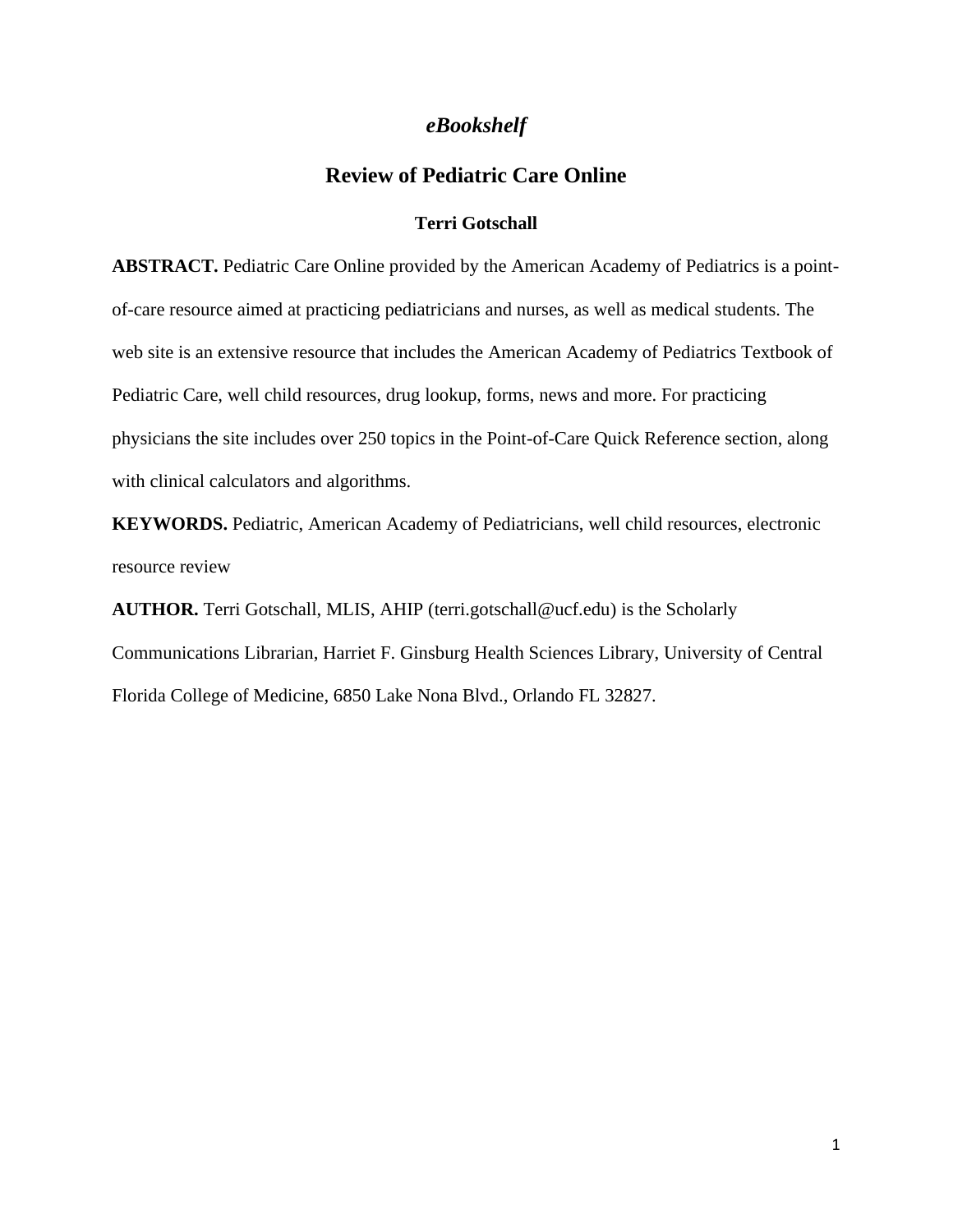#### *ACCESSING PEDIATRIC CARE ONLINE*

Pediatric Care Online,  $\langle$ https://pediatriccare.solutions.aap.org/ $>$  is a point-of-care product of the American Academy of Pediatrics (AAP) and is part of the AAP Point-of-Care Solutions web sites.<sup>1</sup> Pediatric Care Online is aimed at pediatricians, pediatric nurses and medical students. A subscription is required to view the full content available on the Internet or through the AAP app, which is available for download for Apple and Android devices. A discount on the annual subscription is provided to AAP members. The site also offers institution and practice wide site licenses and offers a variety of ways to integrate content with existing electronic health record systems.

#### *USABILITY*

Though the web site is extensive and busy it is well organized and easy to navigate. The internal search bar in the top right-hand corner of the home page features suggested terms and returns relevant results with options to narrow the results down by result type, content type, and tags (see Figure1). Since the site is comprehensive, new users will find the five-minute Resources Tour video provides an overview of the site's content. The site was reviewed and functioned properly in Chrome, Internet Explorer and Safari browsers.

#### [PLACE FIGURE 1 HERE]

Legend: FIGURE 1. Screen shot of the Pediatric Care Online website homepage. Image copyright Pediatric Care Online. Used by permission.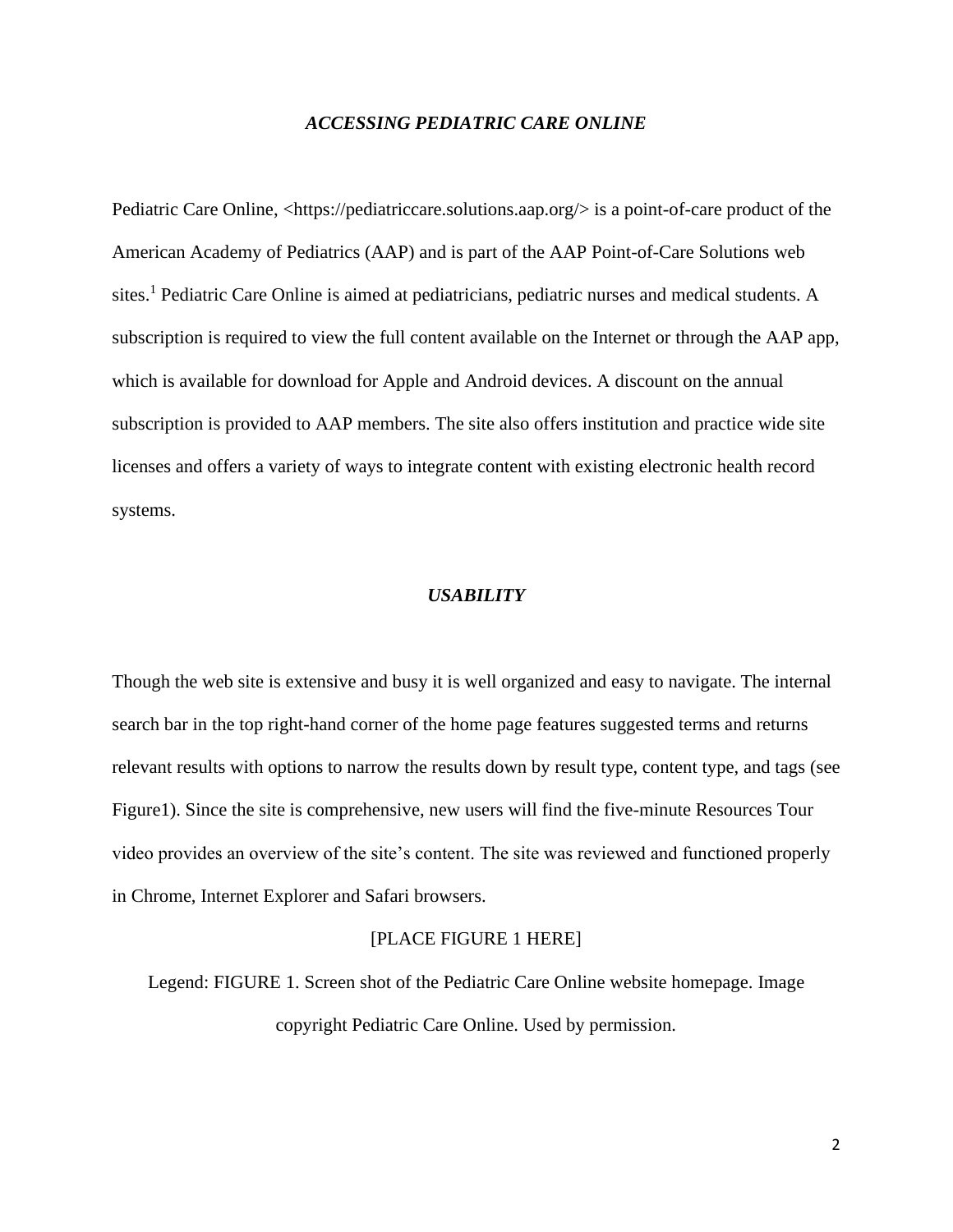#### *CONTENT*

#### *Quick Reference*

The Quick Reference tab provides information on over 250 topics and symptoms. There is an A-to-Z list or a search box to help users easily locate the topic or symptom. The topics are broken into five sections: Foundation, Evaluation, Management, Ongoing Care and Resources. Under Foundation the user will find the definition, epidemiology and mechanism; under Evaluation the user will find information on the history, physical exam, differential diagnosis, laboratory evaluation and imaging. In the Management section information on treatment approach, specific treatment, when to refer and when to admit is provided. Follow-up, complications and prognosis information can be found under Ongoing Care. As the information on each page is extensive, the sidebar provides a link to each section so users do not have to scroll down. To navigate back to the top of the list there is a top link. There are minimal links within the text to other related topics, allowing users to quickly assess the information and not get derailed into other topics.

#### *AAP Textbook*

For students, the site provides the full text of the American Academy of Pediatrics Textbook of Pediatric Care, second edition, broken down into chapters. Available updates for chapters are indicated at the top of the page, ensuring students have the most up-to-date information. A list of all of the updates is also listed under the AAP Textbook tab. Since the web site does not include any other textbooks or book suggestions, students and educators might want to check out Access Pediatrics, a McGraw-Hill Medical product aimed at students and medical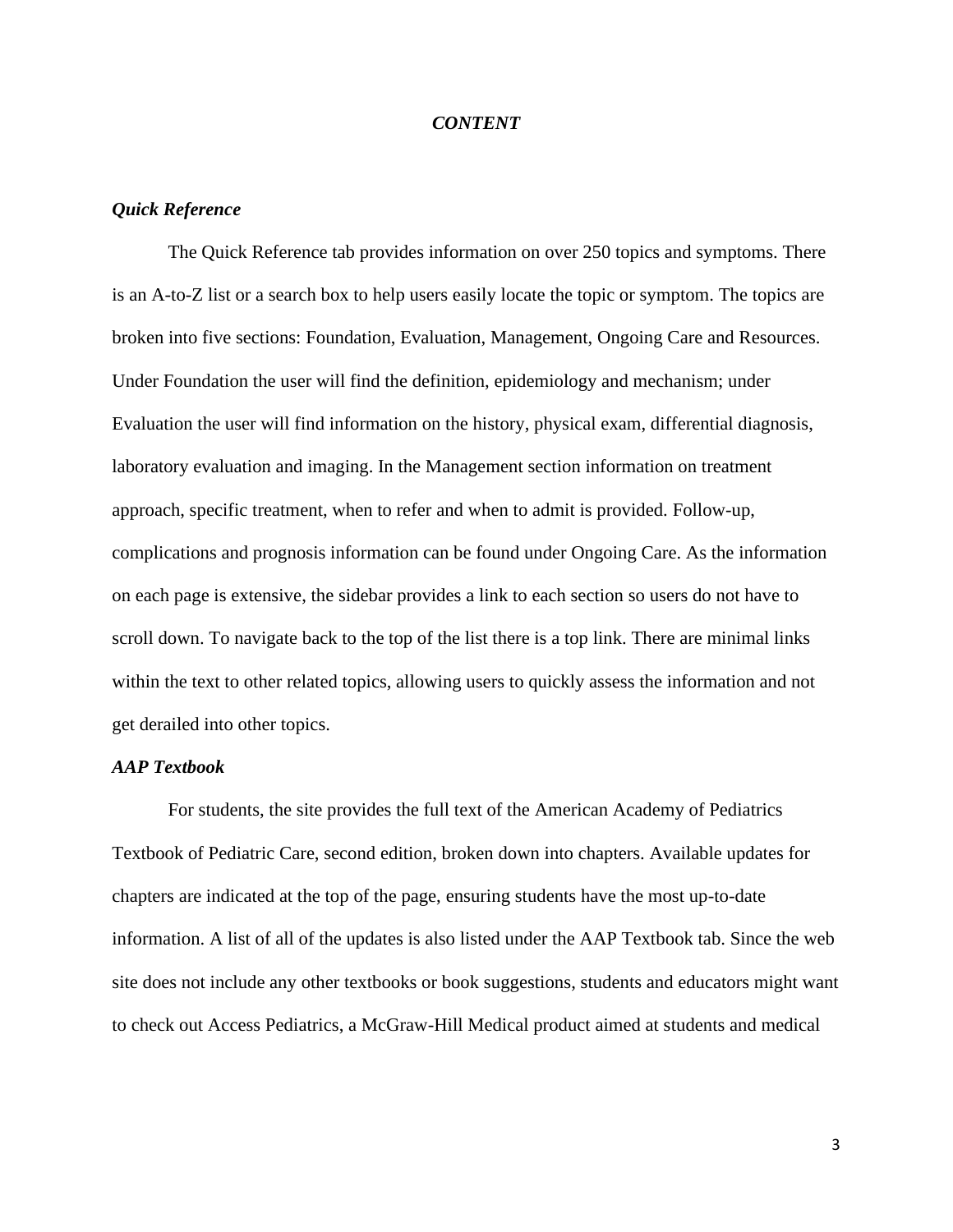educators which provides a list of books as well as cases, clerkship material and review questions.

#### *Well Child Resource*

The Well Child Resource tab is aimed at practitioners and provides the basic information from AAP's Bright Futures program. A link to a five-minute video provides users with an overview of the resources available in the Well Child Resource section. The primary resource is the full text of the Bright Futures: Guidelines for Health Supervision of Infants, Children, and Adolescents, fourth edition published by AAP in 2017. Since the most up to date information is ideal to support patient care AAP provides recent updates listed in the right-hand column. The updates include links to the clinical reports or policy statements. However, the recent updates listed in the right-hand column are from 2016. To actually view the most recent updates, click on the link, See All Updates. AAP is aware of this technical issue.

In addition to the full text book a Bright Futures pocket guide is provided for easy access to the essential information. The Bright Futures questionnaires and forms provides medical screening, pre-visit questionnaires, along with visit documentation forms, for well visits for patients two days old to 21 years old. The site also provides the full text to Performing Preventive Services: A Bright Futures Handbook. Many of the resources listed in the book were available in Spanish but some indicated they must be purchased. Tables are included within the text, with an option to view a larger format table. In the right-hand column are links to Related Chapters, Related Quick Reference Topics, Related Handouts, Related Multimedia and Related Book Images. The Related Images links to images from the American Academy of Pediatrics Textbook of Pediatric Care, second edition.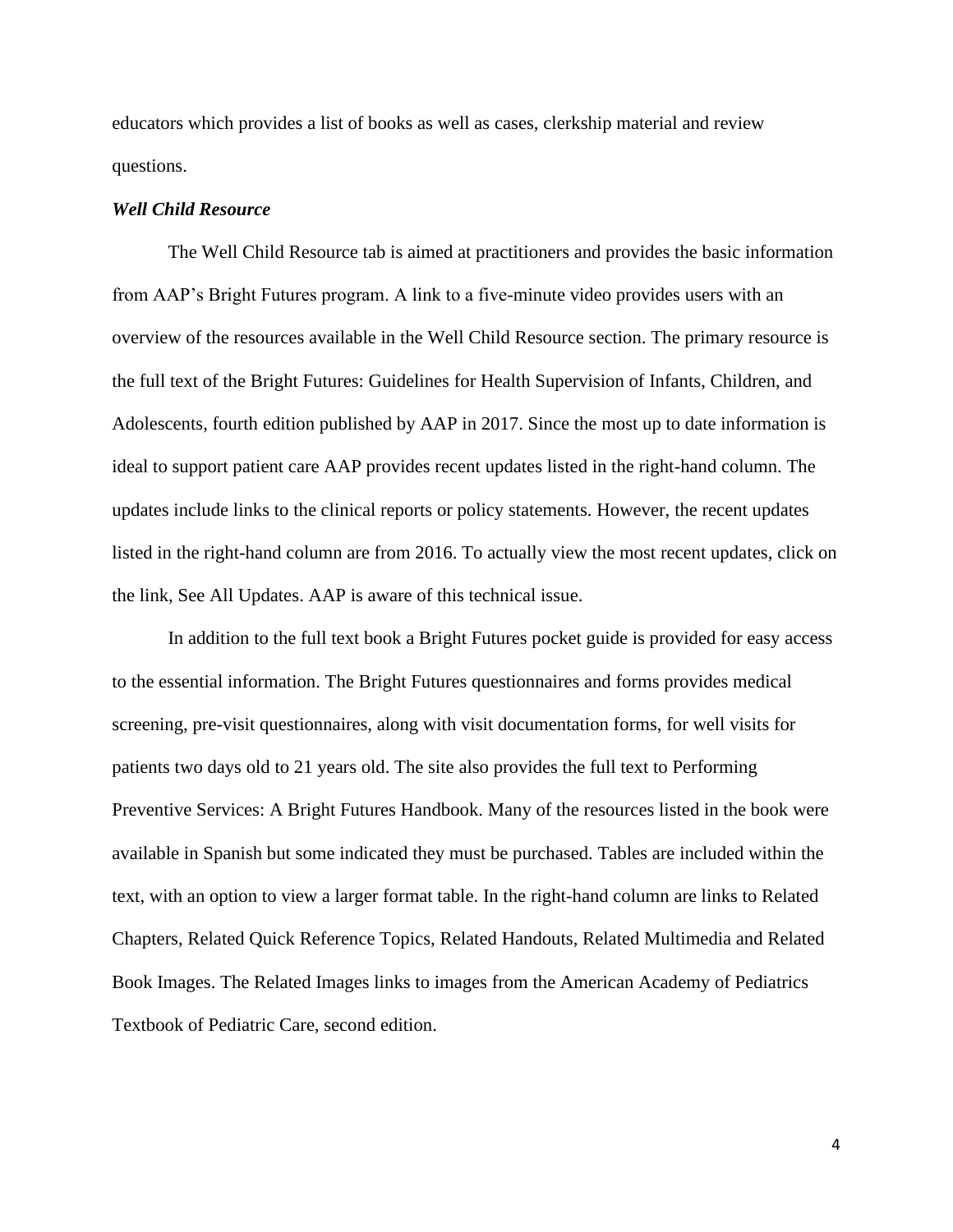The Interactive Periodicity Schedule is also available in PDF format. Users click on the age of the patient to see information on performing the well visit. The Related Handouts for each age are available in English and Spanish, may be downloaded in PDF format, printed, and can even be customized. Each age group includes links to Bright Futures Patient Handouts. These handouts are located on the Pediatric Patient Education website and open in a new tab.

Pediatric Care Online provides just some of the resources of the Bright Futures program. Pediatricians interested in more in-depth information on Bright Futures including implementation models, integrating Bright Futures with an electronic health record, and coding should visit the AAP Bright Futures website at

<https://brightfutures.aap.org/Pages/default.aspx>. Here users will also find additional resources such as the Bright Futures: Nutrition and Pocket Guide, family materials and a section on quality improvement.<sup>2</sup>

#### *Policy*

The policy tab on the website provides more than just policies, it includes clinical practice guidelines, technical reports and AAP endorsed statements. Though users are unable to sort by those categories, using the categories as keywords in the search box will bring up the appropriate results. Users are able to sort by topic, title, authoring body and recently released. With approximately 750 topics with links, the web page took longer than the other pages to load. In the Chrome browser on a desktop computer the page took one minute and ten seconds to load, on two different days. A page loading animation keeps spinning until the page fully loads. For the first few seconds the spinning page loading animation lets users know that the page is still loading, however, after that users may think the spinning means the page is never going to load. Since there are many factors that determine how fast a page loads this result will vary depending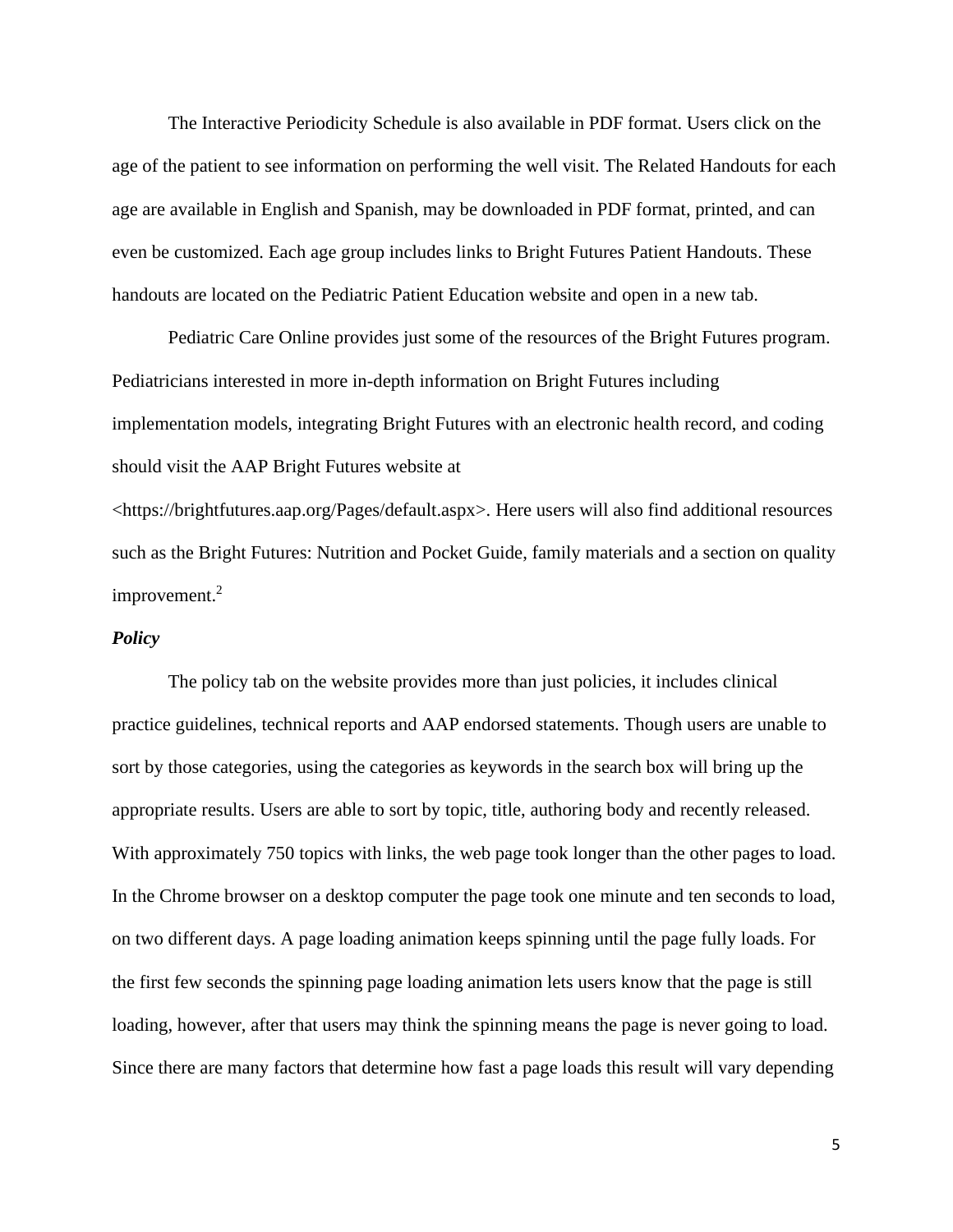on the users' internet setup and maybe more pronounced on a mobile device. A progress bar might be a better page load indicator. Instead of scrolling through the list, users will want to take advantage of the A-Z list or type in a keyword in the search box to look up an item quickly. Links to the topics open in a new browser tab in the AAP News and Journals Gateway website.

#### *Drug Lookup*

Under drug lookup users will find two resources. The first is the pediatric drug lookup page which pulls data from the Lexicomp database published by Wolters Kluwer Clinical Drug Information, Inc. It is the exact same information found in the Access Medicine drugs database. Drugs can be sorted by brand name, generic name or drug class. To find a specific drug users can type in a keyword or drug into the search box or use the A-Z list. A list of the sections is provided in the left-hand column to quickly jump to specific information. The information provided for each drug includes:

- **Basics**
- Clinical Pharmacology
- Indications & Usage
- **Contraindications**
- Warnings/Precautions
- Pregnancy & Lactation
- Adverse Reactions
- **Interactions**
- Dosing
- Administration
- Storage & Compatibility
- **Monitoring**
- Patient Education
- Additional Information
- Pricing
- References

The drug page is long, so users will find it easier to click on the top icon in the left-hand

side bar to get back to the top of the page. Since Pediatric Care Online is a point-of-care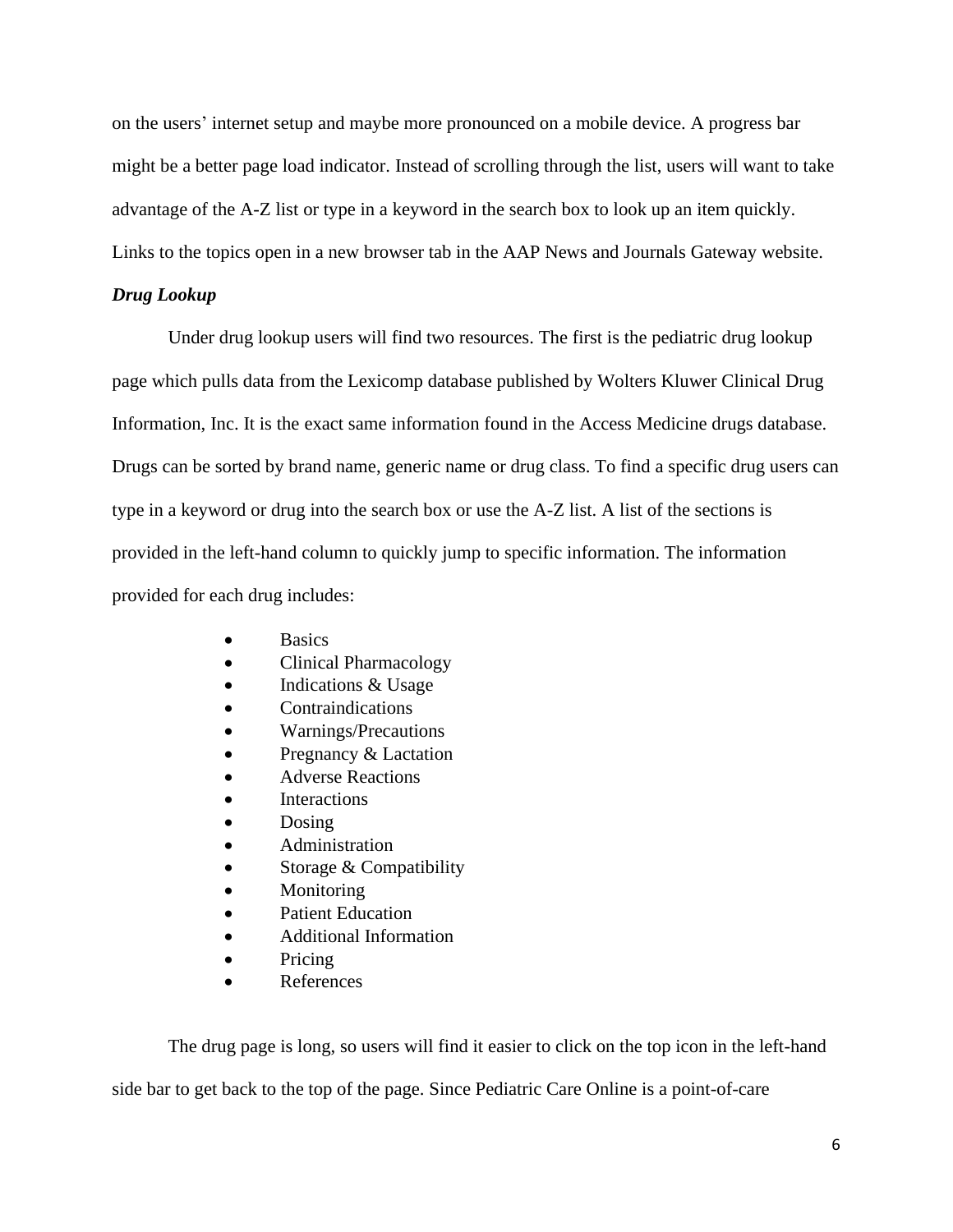reference website users might expect to find patient drug education handouts. However, the patient education section is intended only as a reference to pediatricians and is not intended to be handed out to patients. Lexicomp however does provide a customizable pediatric patient education section that can be printed and given to patients.<sup>3</sup>

The information provided in the drug look up section is meant to be a concise reference for practitioners that is related to patient care. It does not include in-depth information such as FDA approval dates, which can also be found in Lexicomp.<sup>3</sup>

The second resource under drug lookup is the antimicrobial therapy guide instructional tool which allows pediatricians to look up a diagnosis and find information on the likely organisms and treatment. The treatment section provides a link back to the drug page for further information, and this makes for an efficient and convenient work flow for pediatrician offices. Unfortunately, at the time of writing this article, all of the links return an error page result. Users will need to go back to the drug look up page to get to the detailed drug information. Users are able to look up a diagnosis by using a keyword search or the A-Z list. In addition, they can sort by agent or drug class. The drug class information includes dosage, mechanism of action, resistance, pharmacological properties, side effects and use.

According to the Centers for Disease Control and Prevention (CDC) two million people in the US are infected annually with an antibiotic-resistant bacteria.<sup>4</sup> Antibiotic use and their effectiveness to fight bacterial infection is an important concern for public health.<sup>4</sup> AAP provides pediatricians with the Judicious Use of Antimicrobials guide. This section is dedicated to helping educate practitioners on the use of antibiotics and the risk of antibiotic resistance.

*Tools*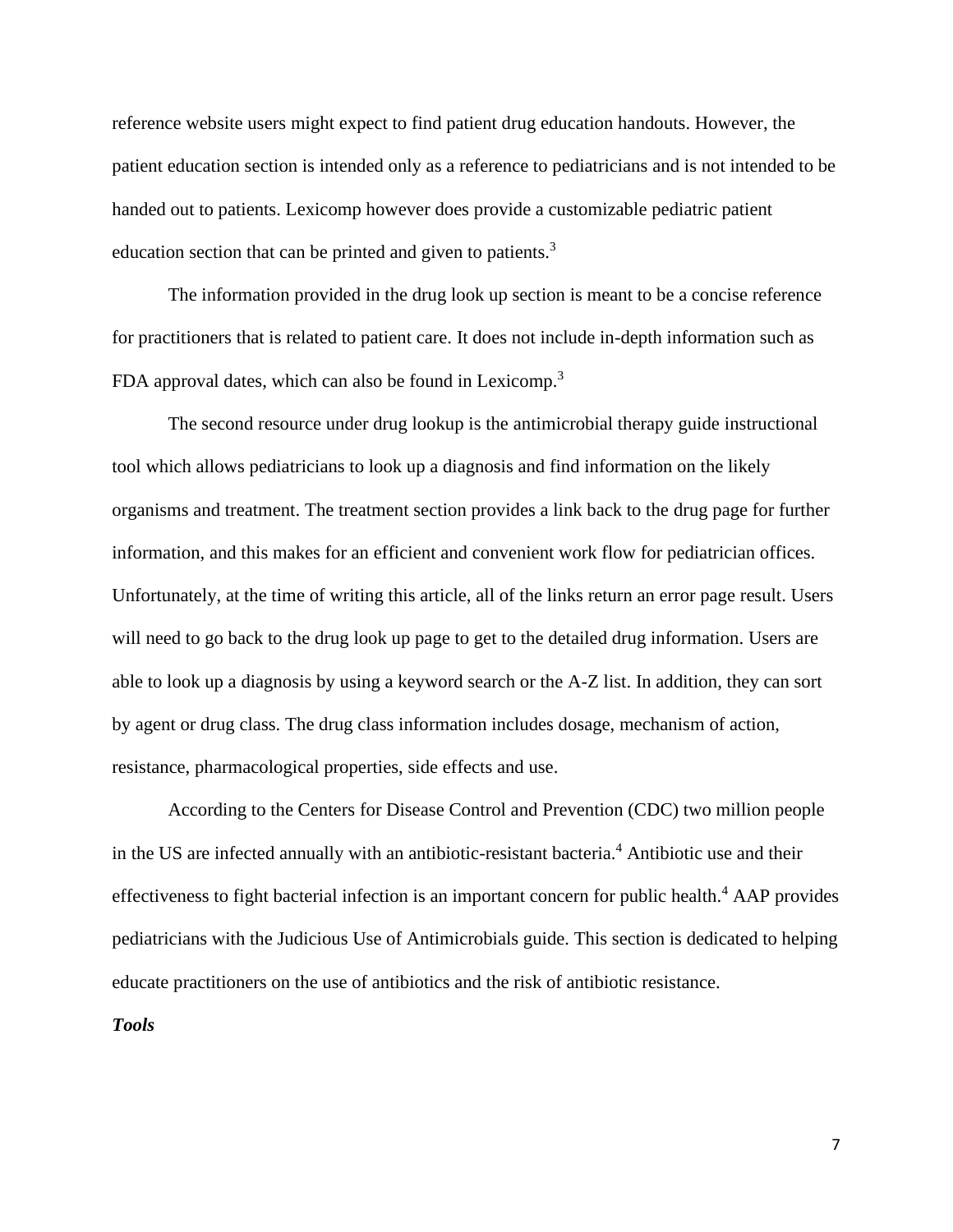In the tools section of the web site users will find algorithms, clinical calculators, and forms and tools. The algorithms are sorted into two tabs, AAP textbook and AAP policy. The AAP textbook algorithms are the figures from the AAP textbook listed in numerical order. There is no search function so users need to know the chapter of the textbook to quickly scroll to an algorithm. Users may find this content more useful in the textbook section where the figure is in context with the chapter text. In both the textbook and algorithms section users have the option to view the original or download a PowerPoint slide. The AAP policy algorithms can be searched for by keyword or by using the A-Z list. Most of the policy algorithms are external links to the AAP News and Journals Gateway web site. These images are also available as a PowerPoint slide and the text is larger and easier to read. Two of the links regarding the Zika virus take users to the CDC website and one link is a downloadable PDF.

There are 16 links to clinical calculators that help pediatricians with tasks such as calculating body mass index during a physical exam with a patient or determining the pneumothorax volume for surgery. Two of the calculators are provided by the Centers for Disease Control and Prevention, one is provided by the National Institutes of Health and one is provided by Cornell University. All of the calculators listed are on freely available websites, however it is advisable to only use calculators from trusted sources.

At the time of writing this article there were four links to calculators on the MedCalc website that were broken. Working with AAP and our institution's information technology team the link issue was resolved in two days. The AAP team was prompt and professional. The technical issue was with network settings at the author's institution. If purchasing the AAP product for an institution librarians will want to consider doing a thorough testing of the AAP site to ensure it functions properly on the institution's network.

8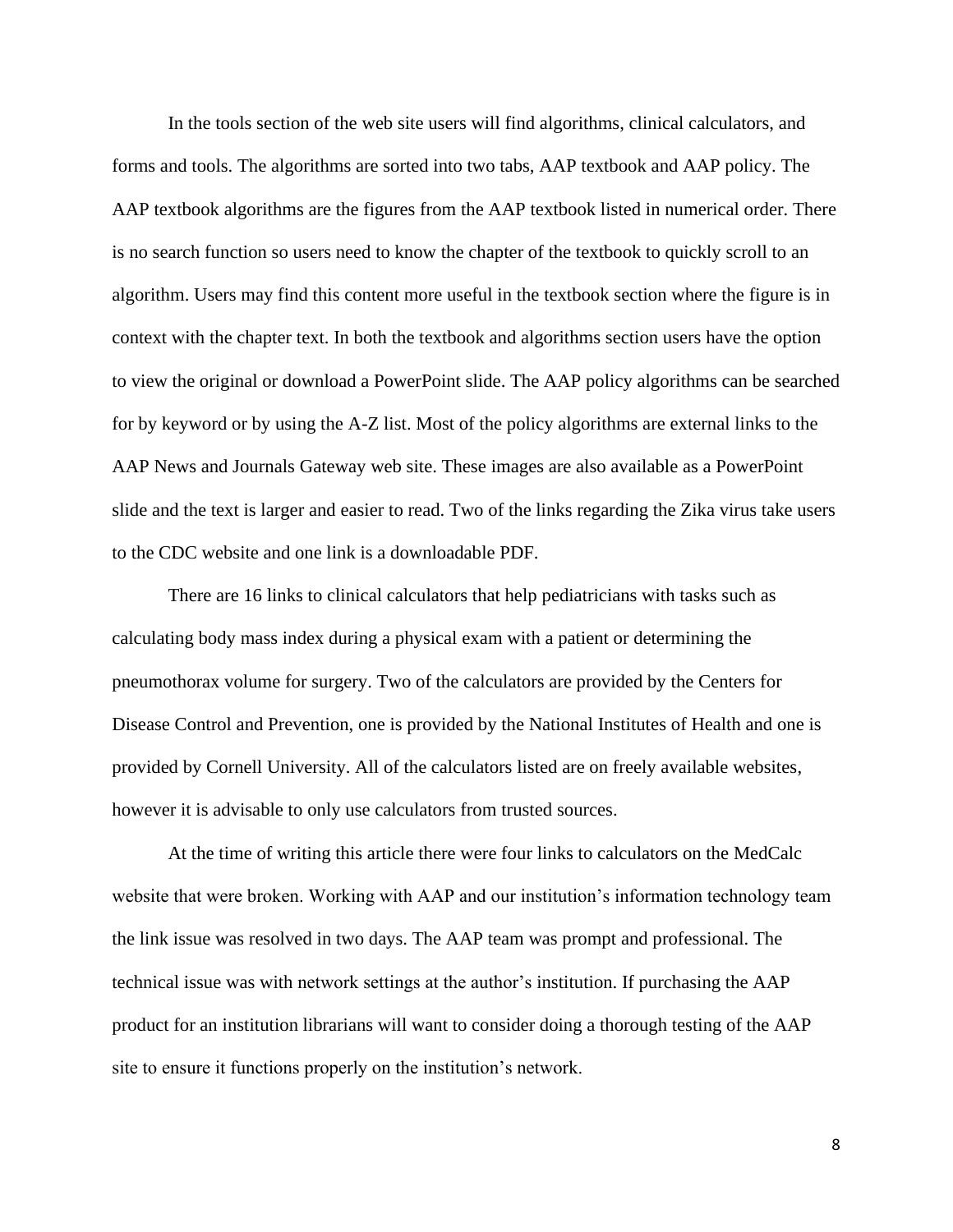The forms and tools section provides, "Hundreds of resources such as forms,

questionnaires, checklists, and toolkits to help screen, track, and record clinical information for screening, maintenance, and coordination of care."<sup>1</sup> Users can look up topics or titles using the A-Z list or the search bar. The links and PDFs are from a variety of resources including AAP and other organizations.

#### *Multimedia*

Under the Multimedia tab users will find a visual library, videos on common pediatric medical procedures and implementing mental health priorities in practice, and on demand webinars.

The visual library includes all of the images from the AAP textbook and more than 1,000 additional images. The images are available on PowerPoint slides but are copyright protected. Contact the AAP Permissions Department for usage rights via email or the contact form. The entire process was handled efficiently through email in a timely manner.

For students, Dr. Kelly Kelleher produced videos on common pediatric medical procedures. The videos vary in length but include the indications and guidelines for the procedure, contradictions, equipment list, procedure, demonstration and post-procedure. An alternative to AAP's video library is Johns Hopkins All Children's Hospital website, which provides a slightly more extensive selection in their surgical procedures video library.

The site includes four additional links at the top of the page to other AAP resources, Red Book Online, Pediatric Patient Education, AAP Pediatric Coding Newsletter, and AAP Toolkits. Depending of the type of subscription these additional resources may be included.

#### *CONCLUSION*